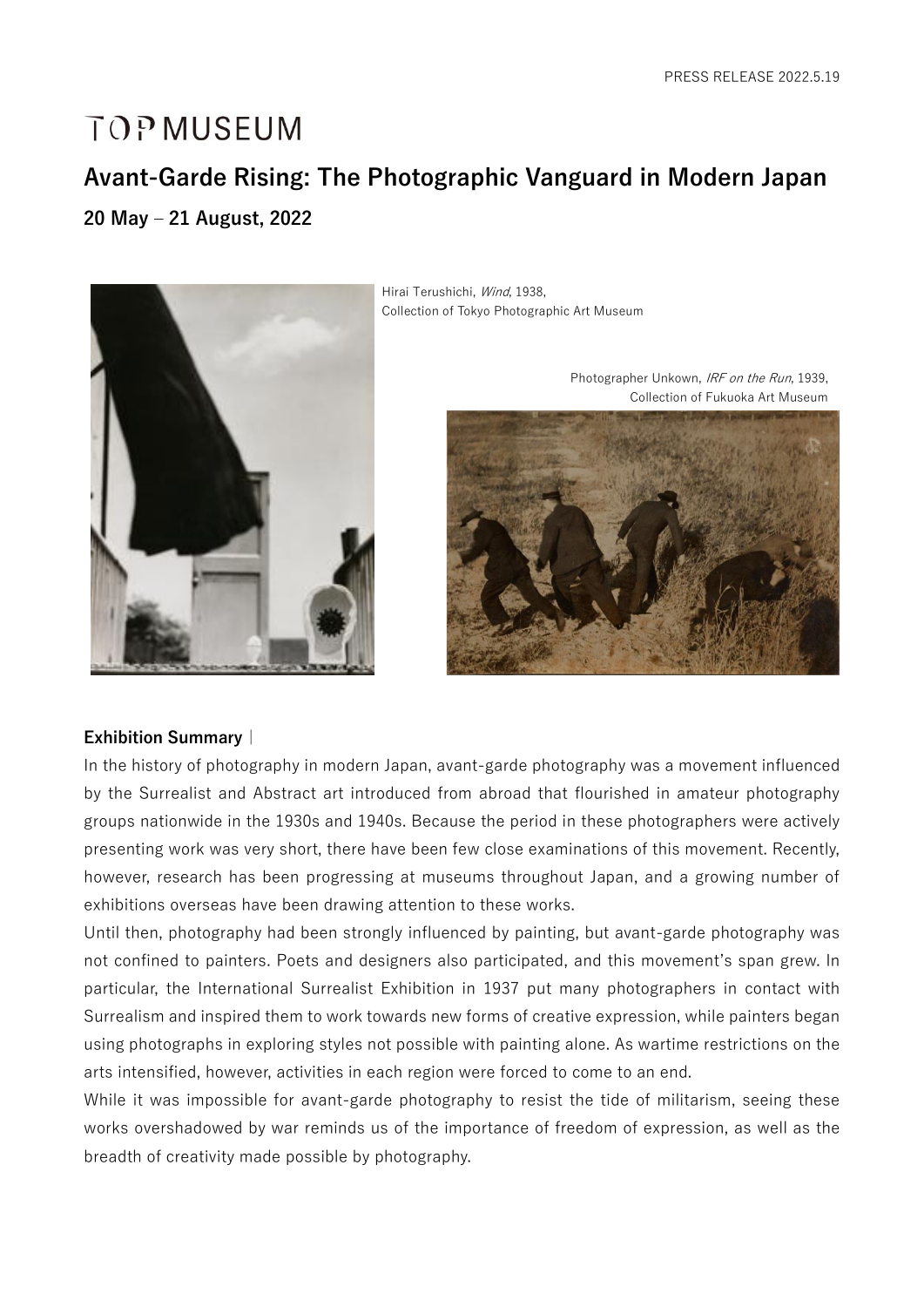#### **Part 1: Impact―Contemporaneous Photographers Overseas**

The Osaka-centered boom in avant-garde photography was inspired by contact with the work of contemporaneous photographers overseas, mainly through magazines and photobooks. Gravure pages and special sections on photographers overseas in photography magazines in Japan, including Photo Times (published by Photo Times-sha from 1924) and Asahi Camera (published by Asahi Shimbun from 1926), introduced the work of Eugene Atget and Man Ray. The photographs themselves were first shown in Japan at exhibitions rather than in magazines at the *Internationale Ausstellung* Film und Foto exhibition in 1931 and the International Surrealist Exhibition in 1937. Touring exhibitions, they were held in Osaka and other venues as well as Tokyo. Many photographers have written about those exhibitions' impact on their work. In this exhibition, we introduce works published during this period by European photographers, selected from those in our museum's collection.

[Artist] MAN RAY, Eugène Atget, Hans Bellmer, Albert Renger-Patzsch, Cecil Beaton, BRASSAI



1. Eugène Atget, During a Solar Eclipse, 1912, Collection of Tokyo Photographic Art Museum 2. Man Ray, Calla Lilies, c.1930, Collection of Tokyo Photographic Art Museum

# 3. Hans Bellmer, The Doll, 1935, Collection of Tokyo Photographic Art Museum

#### **Part 2: Osaka**

It is not going too far to say that avant-garde photography spread from the Kansai region to other parts of Japan. At the core of this movement were clubs formed by amateur photographers. The Naniwa Photography Club was founded in Osaka in 1904 and still exists today. The members who joined this club in the 1930s shifted away from Pictoralism, the style strongly influenced by painting that had been dominant until then, to Shinkō Shashin, the New Photography, influenced by new photography from Europe and the USA. In 1930, Ueda Bizan and Yasui Nakaji led a group that split off from the Naniwa Photography Club to form the Tampei Photography Club, which aimed at more progressive photography. That same year, Nakayama Iwata, who had returned to Japan from Europe and moved to Ashiya, near Kobe in the Kansai, was the central figure in founding the Ashiya Camera Club. Later, Hirai Terushichi and Honjo Koro, strongly influenced by the *International Surrealist Exhibition* in 1937, formed the Avant-Garde Image Group. The flourishing of these groups drew attention to the work of Kansai photographers as leaders of the avant-garde movement.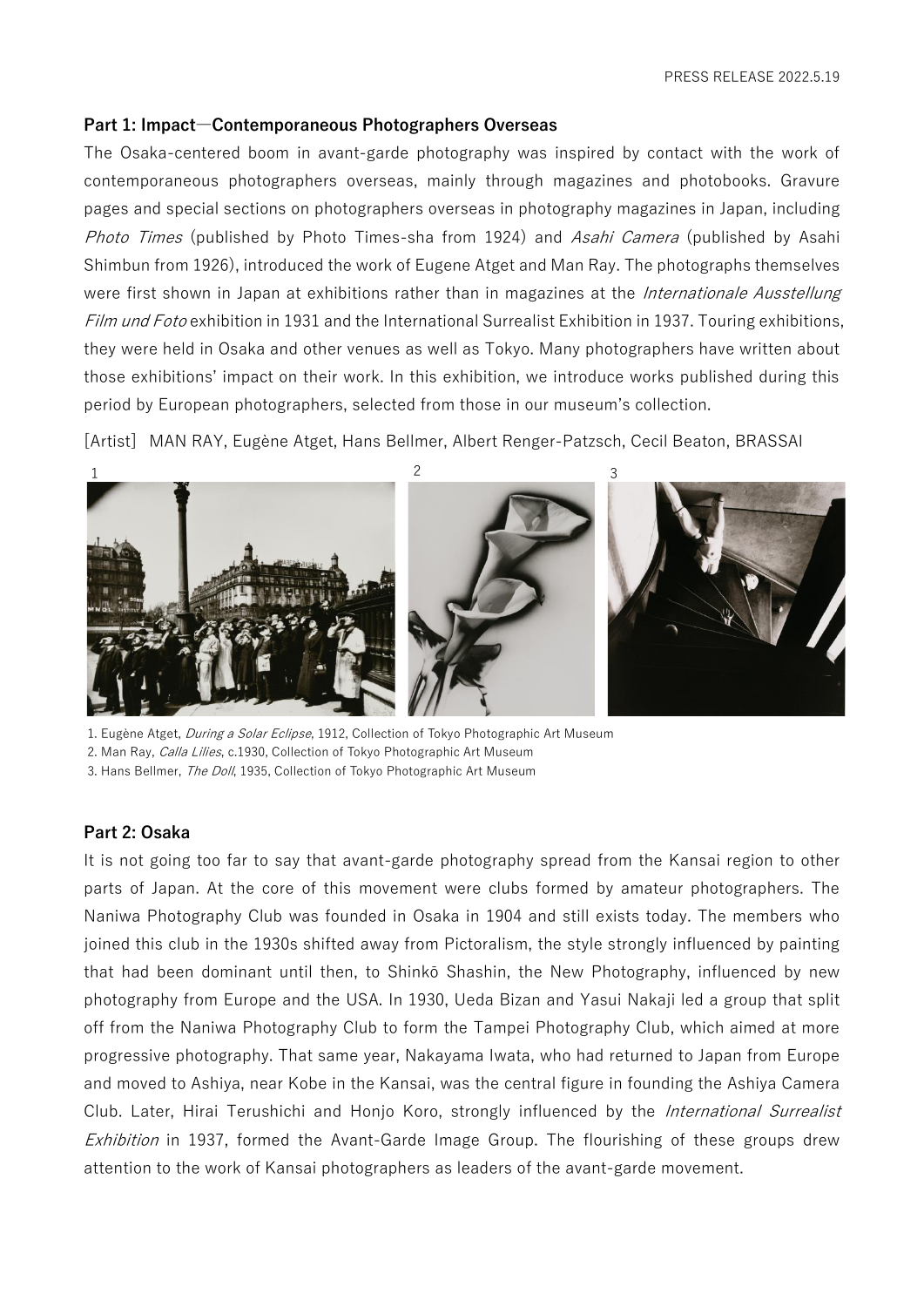[Artist] Nakayama Iwata, Murata Yonetaro, Yasui Nakaji, Kono Toru, Koishi Kiyoshi, Amano Ryuichi, Hirai Terushichi, Tarui Yoshio, Honjo Koro, Shiihara Osamu, Tabuchi Kaneyosih, Hattori Yoshibumi, Yano Toshinobu, Kobayashi Meison, Otono Sutezo, Hanaya Kanbee







4. Hirai Terushichi, Fantasies of the Moon, 1938, Collection of Tokyo Photographic Art Museum

5. Yasui Nakaji, Magnetic Field, 1939, Collection of Tokyo Photographic Art Museum

6. Amano Ryuichi, Automatic Photogram, Metabolism, 1938, Collection of Tokyo Photographic Art Museum

# **Part 3: Nagoya**

Avant-garde photography in Nagoya was a collaboration involving critics and poets as well as photographers. These included the critic and poet Yamanaka Chiruu, who played a central role in introducing Surrealism to Japan. Yamanaka and the painter Shimozato Yoshio formed the Nagoya Avant-Garde Club, from which the photography section split off to form the Nagoya Photo Avant-Garde, in which the poet Yamamoto Kansuke participated. The leader of this group was Sakata Minoru, who, while living in Osaka, had been a member of the Naniwa Photography Club and in 1934 had led the formation of the Nagoya Photo Gruppe. In magazines like *Camera Art* (launched in 1935 by Camera Art Inc.) and *Photo Times*, these photographers developed and debated their theories of photography. Meanwhile, *Camera*, a coterie magazine published by amateur photographers in Nagoya (launched in 1936 by Cameraman Inc.) organized roundtable discussions to reexamine avant-garde photography. Its participants visited Fukuoka, where they influenced members of Sociêtê Irf.

[Artist] Sakata Minoru, Tajima Tsuguo, Yamamoto Kansuke, Goto Keiishiro



7. Goto Keiichiro, *The Last Judgement*, 1935-40, Collection of Tokyo Photographic Art Museum

- 8. Goto Keiichiro, Performance on No Return, 1935-40, Collection of Tokyo Photographic Art Museum
- 9. Yamamoto Kansuke, Title unknown (bathroom Shelf and chair), c1935, Collection of Tokyo Photographic Art Museum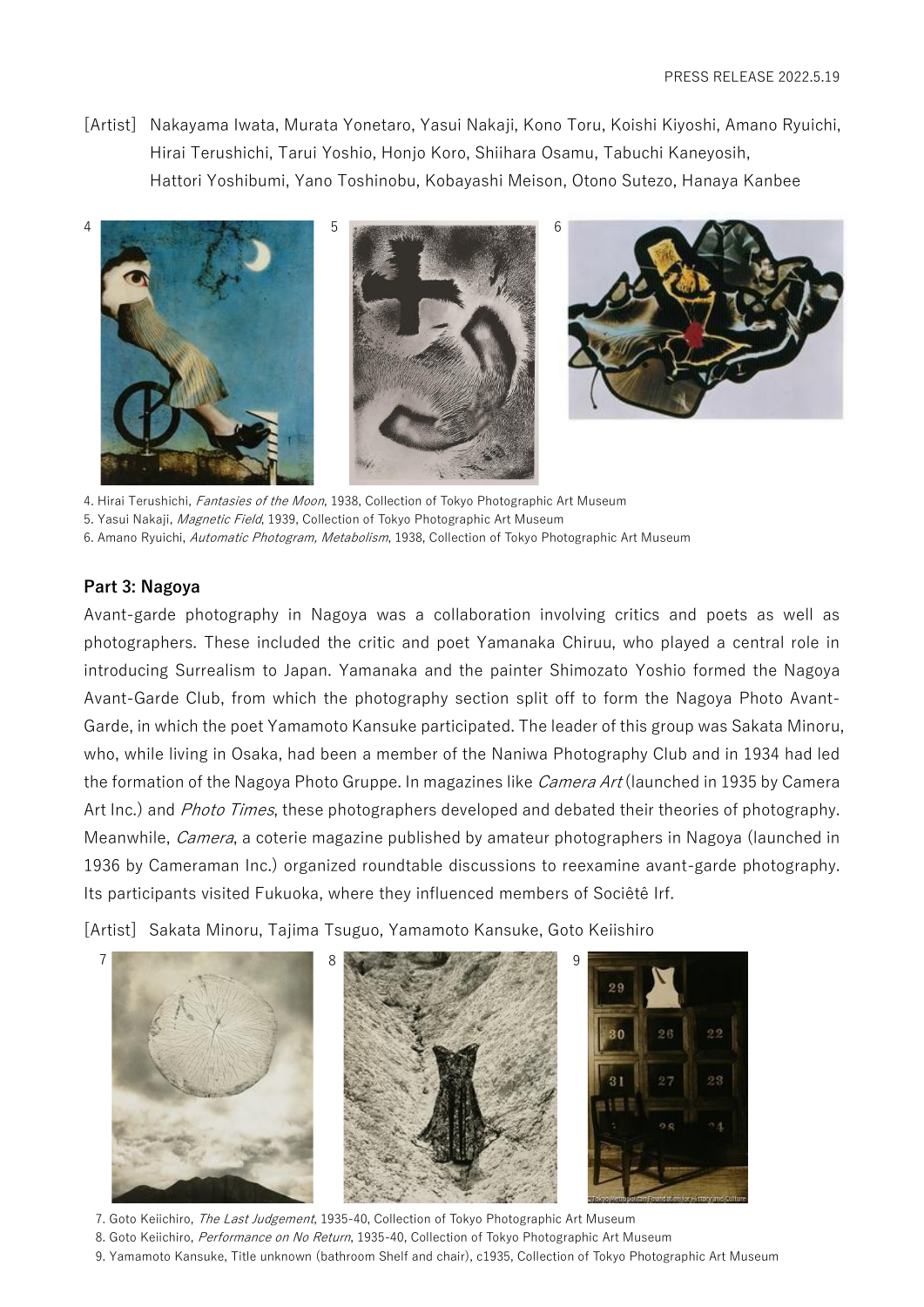#### **Part 4: Fukuoka**

Sociêtê Irf was an avant-garde art group active in Fukuoka from 1939 to 1940. The "Irf" in its name is *furui*, Japanese for "old," written backwards. It explored and practiced "new" approaches to art, i.e., Surrealism and Abstraction. The seven core members were Takahashi Wataru, Tanaka Zentoku, Konomi Giichiro, Hisano Hisashi, and Yoshizaki Hitori (who joined later), who were members of a local amateur photographers group, Koike Iwataro, who later became a famous designer, and the painter Ito Kenshi. In contrast to other local groups, some of its members did not take up photography. Moreover, while this group was formed in 1939, later than the other avant-garde groups in other regions, its members had begun exhibiting their work in the late 1920s, participating in the Ashiya Photo Salon and the Kansai Photography Federation's photo competitions. Ito showed his work in the Nika Exhibition. The creative activities of this group's members was not confined to Fukuoka.

[Artist] Takahashi Wataru, Hisano Hisashi, Konomi Giichiro, Tanaka Zentoku, Yoshizaki Hitori, Ito Kenshi



10. Hisano Hisashi, Display Window of Sea Life, 1938, Collection of Fukuoka Art Museum 11. Yoshizaki Hitori, Title unknown(man looking in the camera), c1938-41, Collection of Tokyo Photographic Art Museum 12. Konomi Giichiro, Title unknown, 1940, Private Collection

#### **Part 5: Tokyo**

In Tokyo, the Avant-Garde Photography Association, founded in 1938 by Takiguchi Shuzo, Nagata Isshu, and Narahara Hiroshi with backing from Photo Times magazine, was the group most responsible for activities related to avant-garde photography. Its members also included the photographers Abe Yoshifumi (Nobuya), Imai Shigeru, Hamaya Hiroshi, Nishio Susumu, and Tanaka Masao, and several painters. Takiguchi contributed essays on avant-garde photography to Photo Times and other magazines and later wrote articles on photographer for several other magazines as well, becoming the association's spiritual leader. At that time, the magazines with gravure pages that introduced avant-garde photographers used them more often to introduce painters. In them we can see the enthusiasm of painters searching for new forms of expression through photography. Besides the activities of the Ei-Q and Onchi Koshiro groups, those magazines also published avant-garde